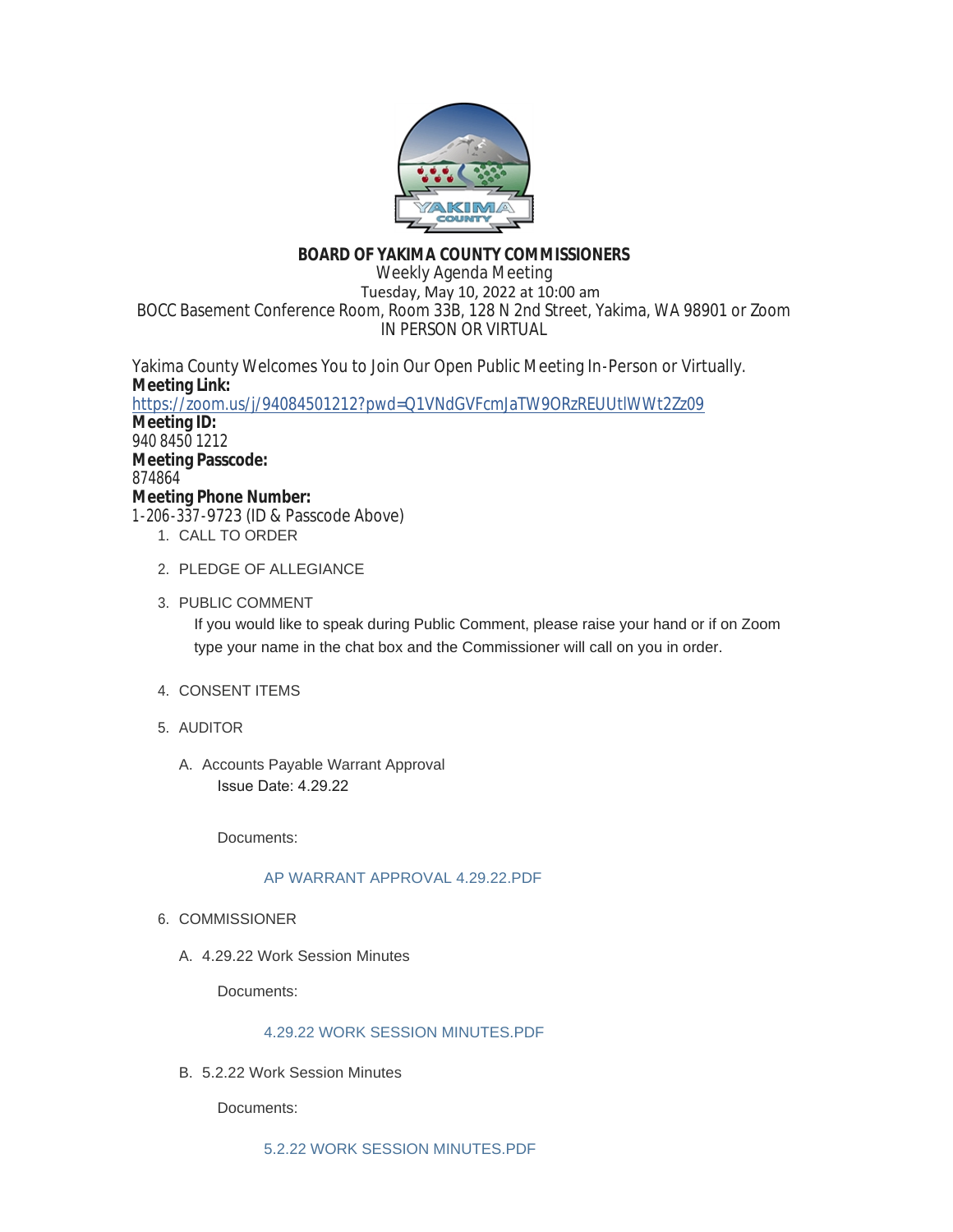## 5.3.22 Regular Agenda Minutes C.

Documents:

## [5.3.22 REGULAR AGENDA MINUTES.PDF](https://www.yakimacounty.us/AgendaCenter/ViewFile/Item/4386?fileID=16153)

D. Resolution 128-2022

Appointing Gracelia Villanueva to the South Central Workforce Development Council, Board of Directors Position 14.

Fiscal Impact: \$0

Documents:

## [128-2022.PDF](https://www.yakimacounty.us/AgendaCenter/ViewFile/Item/4388?fileID=16154)

E. Agreement 146-2022

Agreement with Petrichor to Extend the Contract End Date for the Broadband Feasibility Planning Study.

Fiscal Impact: \$0

Documents:

#### [BOCC 146-2022.PDF](https://www.yakimacounty.us/AgendaCenter/ViewFile/Item/4389?fileID=16155)

#### 7. COUNTY ROADS

Resolution 129-2022 A.

Awarding Bid for the County Shop House Demolition Project to Russell Crane Service, Inc.

Fiscal Impact: \$123,570.30

Documents:

### [129-2022.PDF](https://www.yakimacounty.us/AgendaCenter/ViewFile/Item/4390?fileID=16156)

B. Resolution 130-2022

Authorizing Yakima County Purchasing Department to Make a Sole Source Purchase from Wilkens Industries, Inc., for Replacement Solid Waste Transfer Trailer Flooring.

Fiscal Impact: \$51,782.62

Documents:

# [130-2022.PDF](https://www.yakimacounty.us/AgendaCenter/ViewFile/Item/4406?fileID=16161)

FACILITIES SERVICES 8.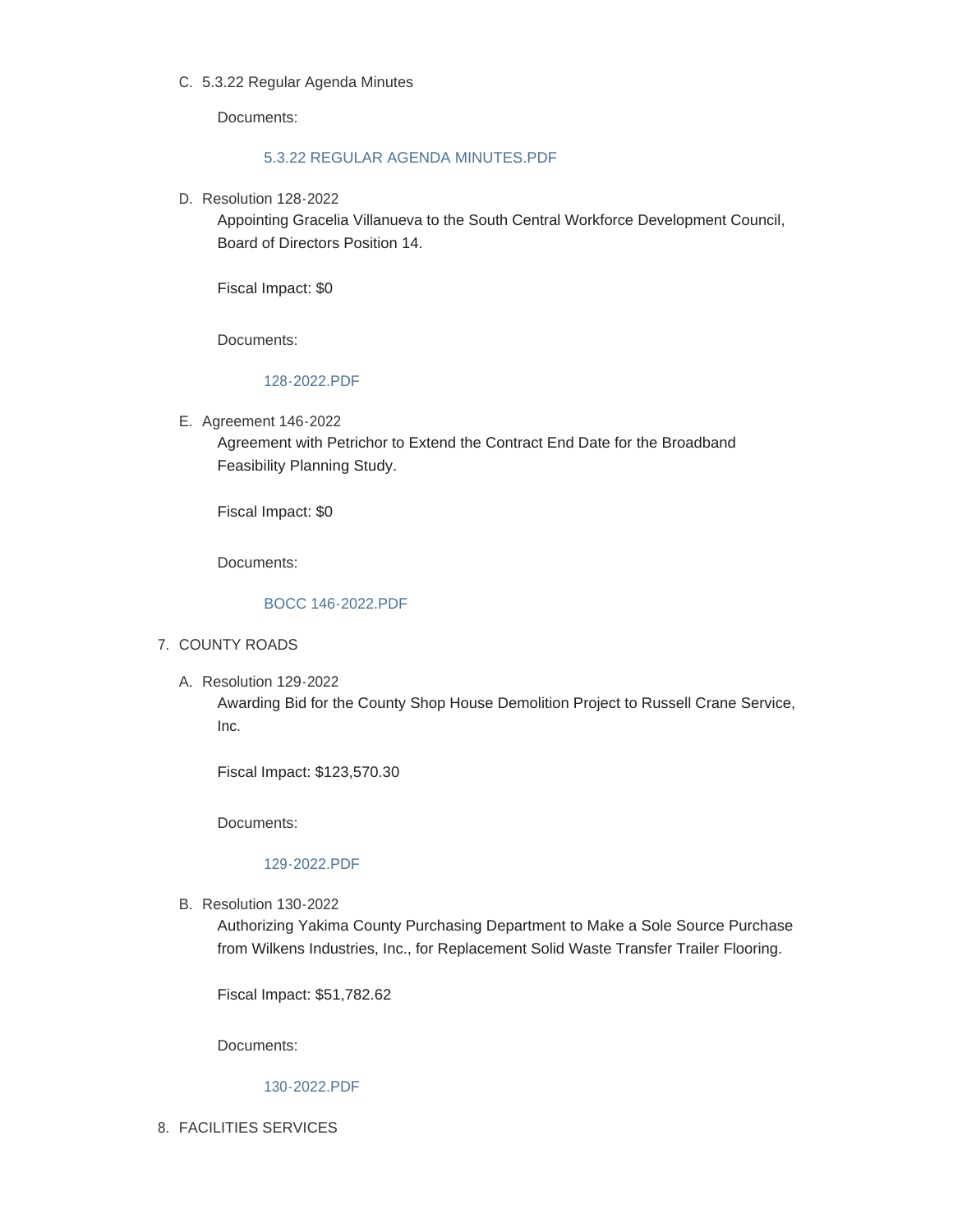Resolution 131-2022 A.

Authorizing Yakima County Purchasing Department to Make a Sole Source Purchase from Dynamic Sales and Service of a UniMac Commercial Washer/Extractor. for DOC.

Fiscal Impact: \$14,467.80

Documents:

#### [131-2022.PDF](https://www.yakimacounty.us/AgendaCenter/ViewFile/Item/4402?fileID=16162)

**B.** Agreement 148-2022

Job Order Maintenance Contract with Valley Septic Services, LLC for Tri-weekly Sewage Tank Pumping at the Yakima County Main Jail and the Yakima County Jail Annex.

Fiscal Impact: \$1,039.68 tri-weekly; \$95,000.00 yearly

Documents:

#### [BOCC 148-2022.PDF](https://www.yakimacounty.us/AgendaCenter/ViewFile/Item/4401?fileID=16159)

### 9. HUMAN RESOURCES

Resolution 136-2022 A.

Additions/Deletions to Budgeted Positions in Fund 112 (Horticulture), Fund 128 (Public Services, Code Enforcement), Fund 480 (Facilities Services), Department 080 (Treasurer's Office), and Department 460 (Juvenile Court).

Fiscal Impact: Funding absorbed within existing department budgets for 2022.

Documents:

#### [136-2022.PDF](https://www.yakimacounty.us/AgendaCenter/ViewFile/Item/4403?fileID=16167)

### 10. HUMAN SERVICES

Resolution 132-2022 A.

Awarding Bid for Home Rehabilitation Loan Program to Harly A&S General Construction, LLC.; HM19-012 for Arturo & Felisa Tinajero.

Fiscal Impact: \$46,526

Documents:

#### [132-2022.PDF](https://www.yakimacounty.us/AgendaCenter/ViewFile/Item/4404?fileID=16163)

B. Resolution 133-2022

Awarding Bid for Home Rehabilitation Loan Program to Harly A&S General Construction, LLC.; HM19-005 for Sallie Lopez.

Fiscal Impact: \$63,426.84

Documents:

#### [133-2022.PDF](https://www.yakimacounty.us/AgendaCenter/ViewFile/Item/4405?fileID=16164)

- 11. PUBLIC SERVICES
	- Resolution 135-2022 A.

Terminating BOCC 13-2022 Osborn Consulting Stormwater Management Guidance